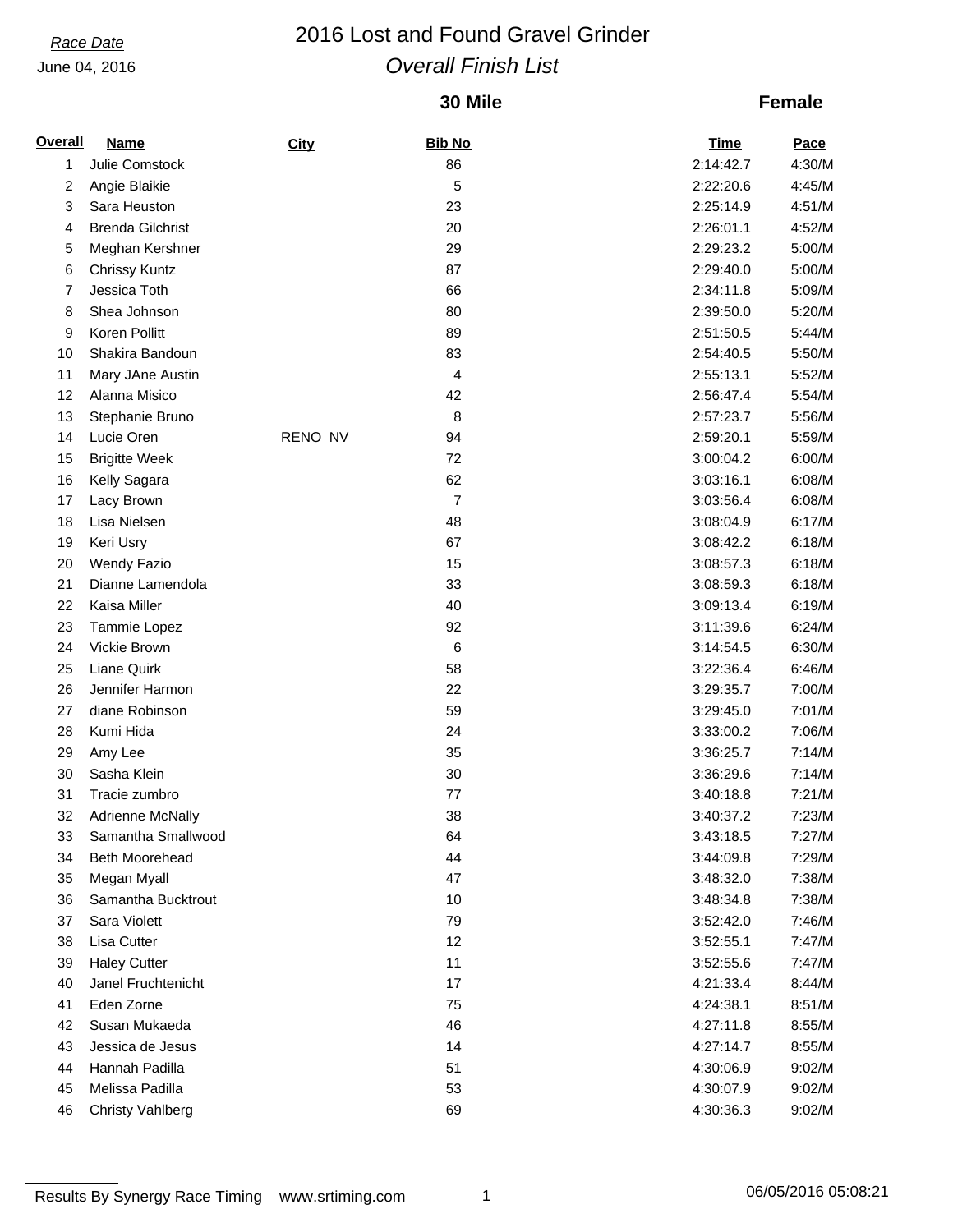## *Race Date* 2016 Lost and Found Gravel Grinder *Overall Finish List*

### **30 Mile**

| Overall | <b>Name</b>              | City    | <b>Bib No</b> | <b>Time</b> | <b>Pace</b> |
|---------|--------------------------|---------|---------------|-------------|-------------|
| 1       | Crispin Hilliard         |         | 1             | 2:07:48.8   | 4:16/M      |
| 2       | <b>Tobey Hilliard</b>    | RENO NV | 25            | 2:07:52.5   | 4:16/M      |
| 3       | Jeff Vance               |         | 70            | 2:09:15.1   | 4:19/M      |
| 4       | Jason Curran             |         | 93            | 2:13:03.7   | 4:27/M      |
| 5       | David Vincent            | RENO NV | 95            | 2:15:42.2   | 4:32/M      |
| 6       | Matt Hickerson           |         | 96            | 2:17:57.0   | 4:36/M      |
| 7       | Adam Fresia              |         | 16            | 2:22:43.0   | 4:46/M      |
| 8       | <b>Garrett Kovacs</b>    |         | 32            | 2:22:46.8   | 4:46/M      |
| 9       | DAVID LYNCH              |         | 37            | 2:36:52.2   | 5:14/M      |
| 10      | anthony pritchett        |         | 57            | 2:40:12.3   | 5:20/M      |
| 11      | Jon Sagara               |         | 61            | 2:46:35.0   | 5:34/M      |
| 12      | Dave Pike                |         | 55            | 2:49:03.6   | 5:40/M      |
| 13      | James Wilson             |         | 84            | 2:50:11.1   | 5:42/M      |
| 14      | Martin Karpuk            |         | 90            | 2:52:44.7   | 5:46/M      |
| 15      | <b>Travis Miller</b>     |         | 41            | 2:55:20.8   | 5:52/M      |
| 16      | John Airey               |         | 2             | 2:55:24.3   | 5:52/M      |
| 17      | <b>Rich Schwerin</b>     |         | 63            | 2:57:13.1   | 5:55/M      |
| 18      | Mike Bruno               |         | 9             | 2:57:20.4   | 5:56/M      |
| 19      | <b>Ace Sievert</b>       |         | 81            | 2:57:27.0   | 5:56/M      |
| 20      | Mani Zarrehparvar        |         | 74            | 3:01:27.1   | 6:04/M      |
| 21      | Andreas Storm            |         | 65            | 3:07:08.6   | 6:15/M      |
| 22      | <b>Richard Moorehead</b> |         | 45            | 3:08:03.2   | 6:17/M      |
| 23      | Kevin Davis              |         | 13            | 3:09:08.2   | 6:19/M      |
| 24      | <b>Ryan Miller</b>       |         | 39            | 3:09:12.7   | 6:19/M      |
| 25      | Tan Nguyen               |         | 91            | 3:23:49.6   | 6:48/M      |
| 26      | Noe Gutierrez            |         | 21            | 3:24:23.3   | 6:49/M      |
| 27      | Mac Blum                 |         | 82            | 3:39:03.7   | 7:19/M      |
| 28      | Matt Zumbro              |         | 76            | 3:40:18.3   | 7:21/M      |
| 29      | <b>Cleat Walters III</b> |         | 71            | 3:44:11.1   | 7:29/M      |
| 30      | Craig Arthur             |         | 3             | 3:44:13.0   | 7:29/M      |
| 31      | <b>Brian Joder</b>       |         | 27            | 3:44:14.4   | 7:28/M      |
| 32      | Jeff Ebert               |         | 85            | 3:52:56.3   | 7:47/M      |
| 33      | Jason Padilla            |         | 54            | 4:30:03.9   | 9:02/M      |
| 34      | <b>Collin Moffatt</b>    |         | 43            | 4:30:14.6   | 9:02/M      |
| 35      | <b>Brandon Padilla</b>   |         | 52            | 4:30:15.5   | 9:02/M      |
| 36      | Peter Vahlberg           |         | 68            | 4:30:39.2   | 9:02/M      |
| 37      | Alfred Kennedy           |         | 28            | 4:37:15.5   | 9:15/M      |
| 38      | Danin Fruchtenicht       |         | 18            | 4:54:38.7   | 9:50/M      |
| 39      | andy knudsne             |         | 31            | 4:54:45.0   | 9:50/M      |
| 40      | Jeffrey Wilson           |         | 88            | 4:56:25.3   | 9:54/M      |
| 41      | Jeffery Rosenhall        |         | 60            | 6:45:15.9   | 13:31/M     |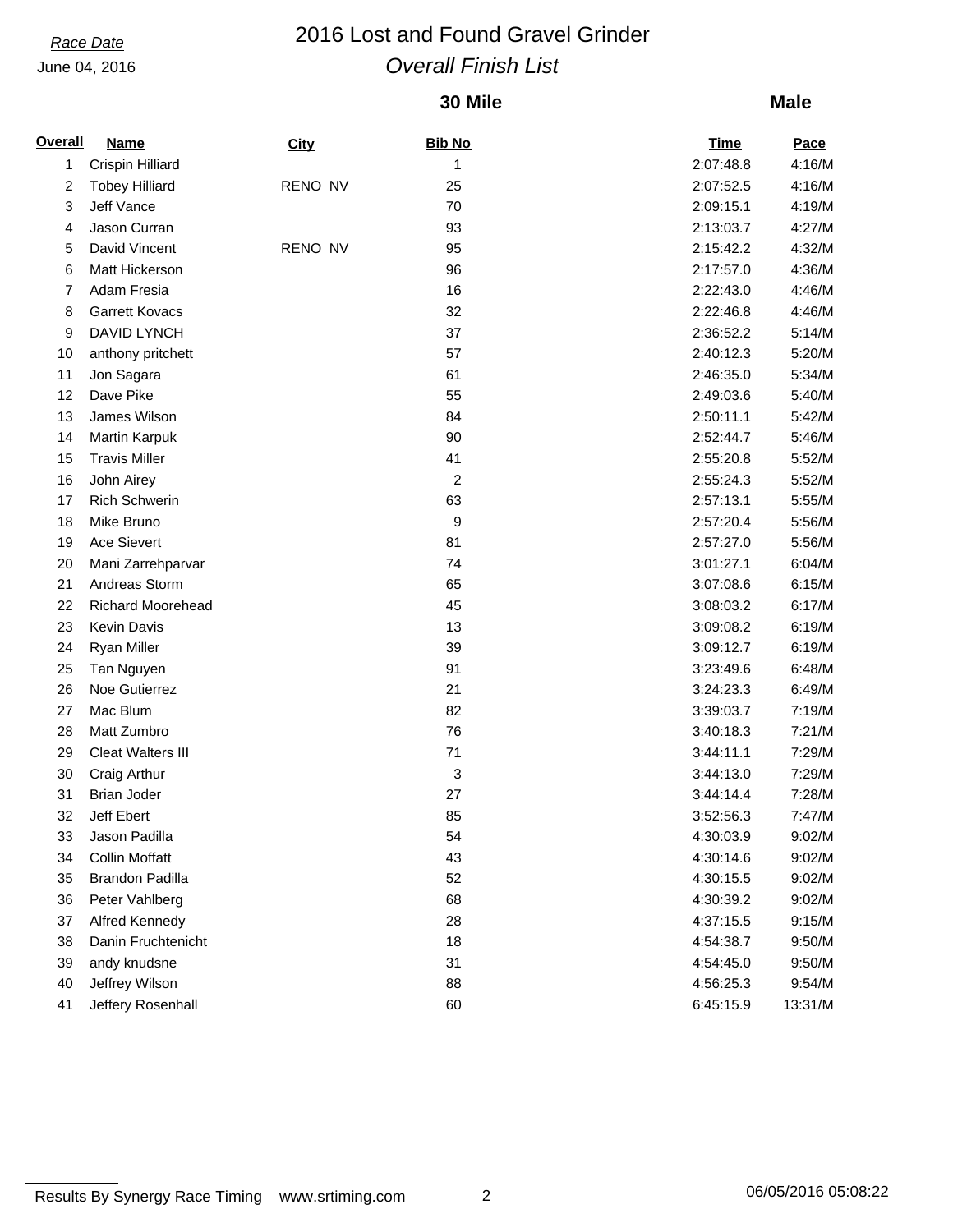# *Race Date* 2016 Lost and Found Gravel Grinder

*Overall Finish List*

### **30 Mile 8:30 Start- NO PODIUM**

**Female**

| <u>Overall</u> | <u>Name</u>    | <u>City</u> | <b>Bib No</b> | <b>Time</b> | Pace   |
|----------------|----------------|-------------|---------------|-------------|--------|
|                | DQ Mary Maroon |             | 773           | 3:07:47.4   | 6:16/M |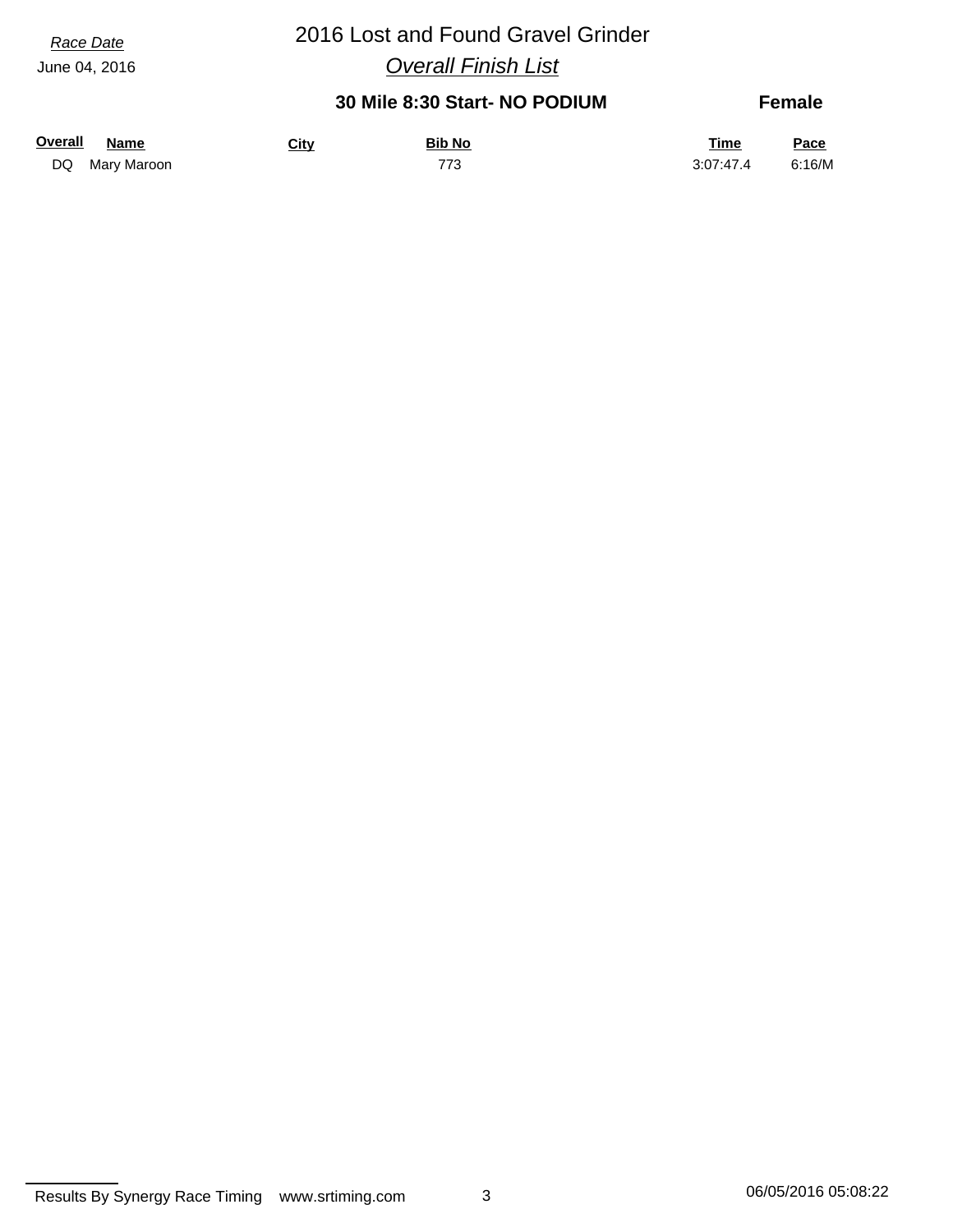# *Race Date* 2016 Lost and Found Gravel Grinder *Overall Finish List*

### **30 Mile 8:35 Start- NO PODIUM**

| Overall | <b>Name</b>   | <b>City</b> | <b>Bib No</b> | Time      | Pace   |
|---------|---------------|-------------|---------------|-----------|--------|
| DQ      | Scott Sampson |             | 841           | 3:04:38.3 | 6:10/M |
| DQ      | John Dougery  |             | 662           | 3:06:55.2 | 6:15/M |
| DQ      | Rob Braddock  |             | 624           | 3:20:05.0 | 6:42/M |
| DQ      | Dan Magaw     |             | 771           | 3:22:45.3 | 6:47/M |
| DQ      | Mark Howland  |             | 716           | 4:07:21.5 | 8:15/M |
| DQ      | Gary Robinson |             | 835           | 4:28:40.0 | 8:58/M |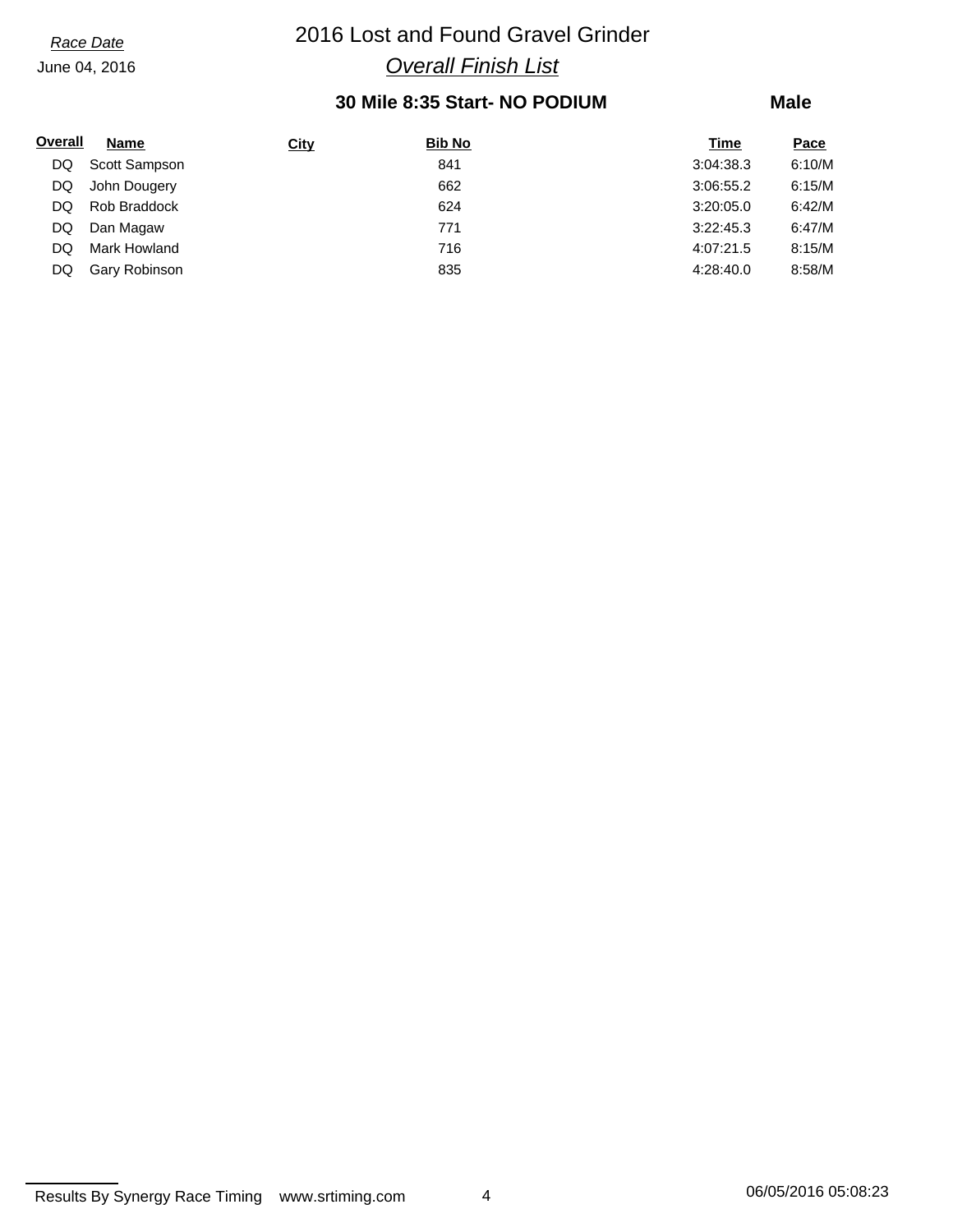# *Race Date* 2016 Lost and Found Gravel Grinder *Overall Finish List*

### **30 Mile 9:30 Start- NO PODIUM**

### **Female**

| Overall | Name            | <u>City</u> | <b>Bib No</b> | Time      | Pace    |
|---------|-----------------|-------------|---------------|-----------|---------|
|         | DQ Ashley Byrne |             | 226           | 2:21:30.8 | 4:44/M  |
| DQ.     | Shannon Porro   |             | 347           | 2:59:41.1 | 6:00/M  |
| DQ      | Heather James   |             | 293           | 5:16:36.2 | 10:35/M |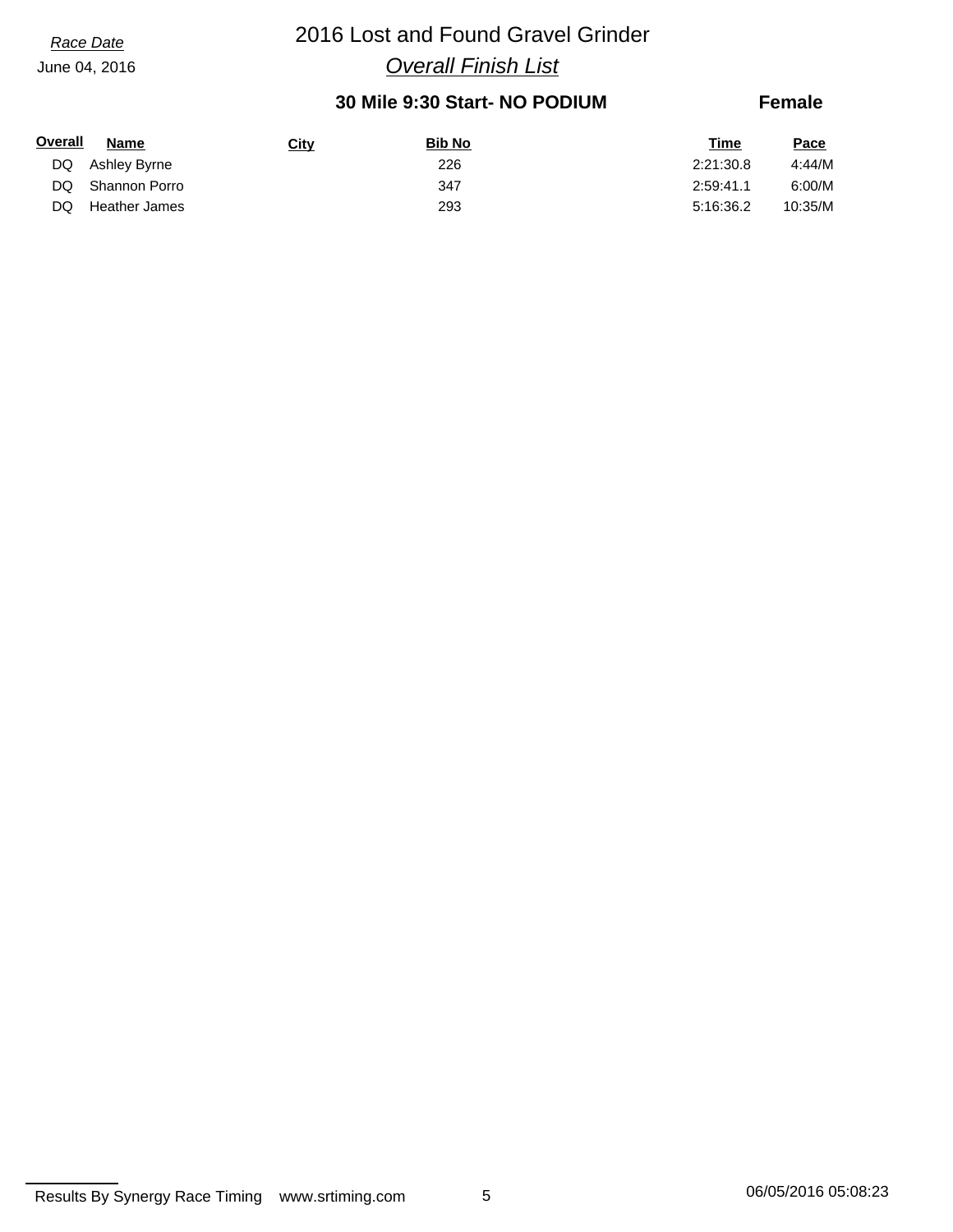# *Race Date* 2016 Lost and Found Gravel Grinder *Overall Finish List*

### **30 Mile 9:30 Start- NO PODIUM**

### **Male**

| Overall | <b>Name</b>             | <b>City</b> | <b>Bib No</b> | Time      | Pace    |
|---------|-------------------------|-------------|---------------|-----------|---------|
| DQ      | David Larrieu           |             | 306           | 1:31:53.6 | 3:04/M  |
| DQ      | <b>Anthony Smith</b>    |             | 375           | 1:39:30.6 | 3:19/M  |
| DQ      | Allen Neel              |             | 336           | 2:19:16.4 | 4:40/M  |
| DQ      | <b>Chris Walker</b>     |             | 394           | 2:24:27.2 | 4:50/M  |
| DQ      | Jim de la Riva          |             | 248           | 2:40:28.0 | 5:21/M  |
| DQ      | Kevin Gorchinski        |             | 422           | 2:49:43.7 | 5:41/M  |
| DQ      | John Vahlberg           |             | 388           | 3:15:20.7 | 6:32/M  |
| DQ      | <b>Richard Claiborn</b> |             | 236           | 3:26:40.6 | 6:55/M  |
| DQ      | Nick Lightle            |             | 311           | 3:28:47.0 | 7:00/M  |
| DQ      | <b>Manuel Reverie</b>   |             | 353           | 5:10:14.9 | 10:23/M |

Results By Synergy Race Timing www.srtiming.com 6 6 06/05/2016 05:08:23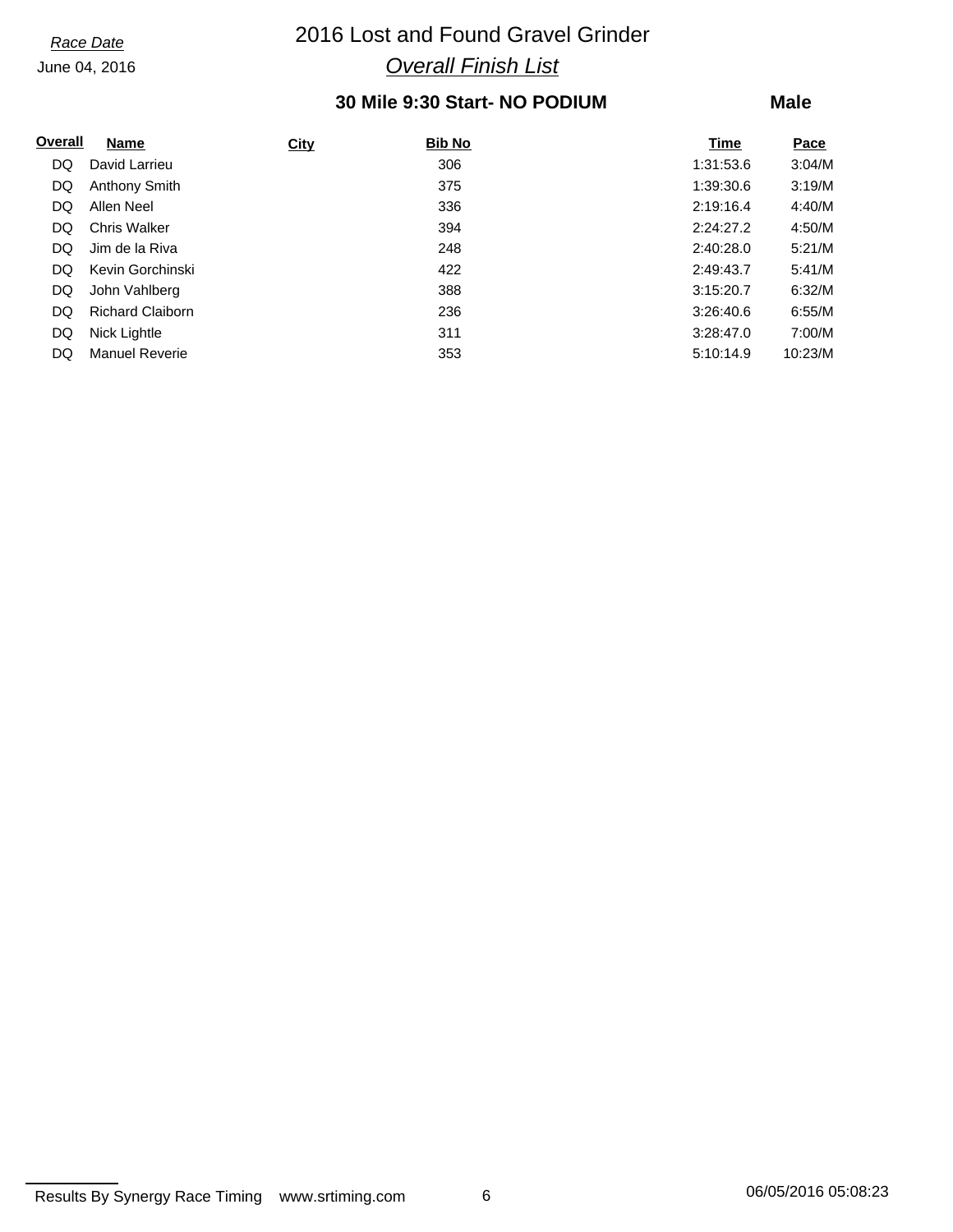## *Race Date* 2016 Lost and Found Gravel Grinder *Overall Finish List*

|                        |             | <b>Tandem 30 Mile</b> |           | <b>Female</b> |
|------------------------|-------------|-----------------------|-----------|---------------|
| Overall<br><b>Name</b> | <b>City</b> | <b>Bib No</b>         | Time      | Pace          |
| Tandem Team Orozco     |             | 50                    | 4:07:02.6 | 8:16/M        |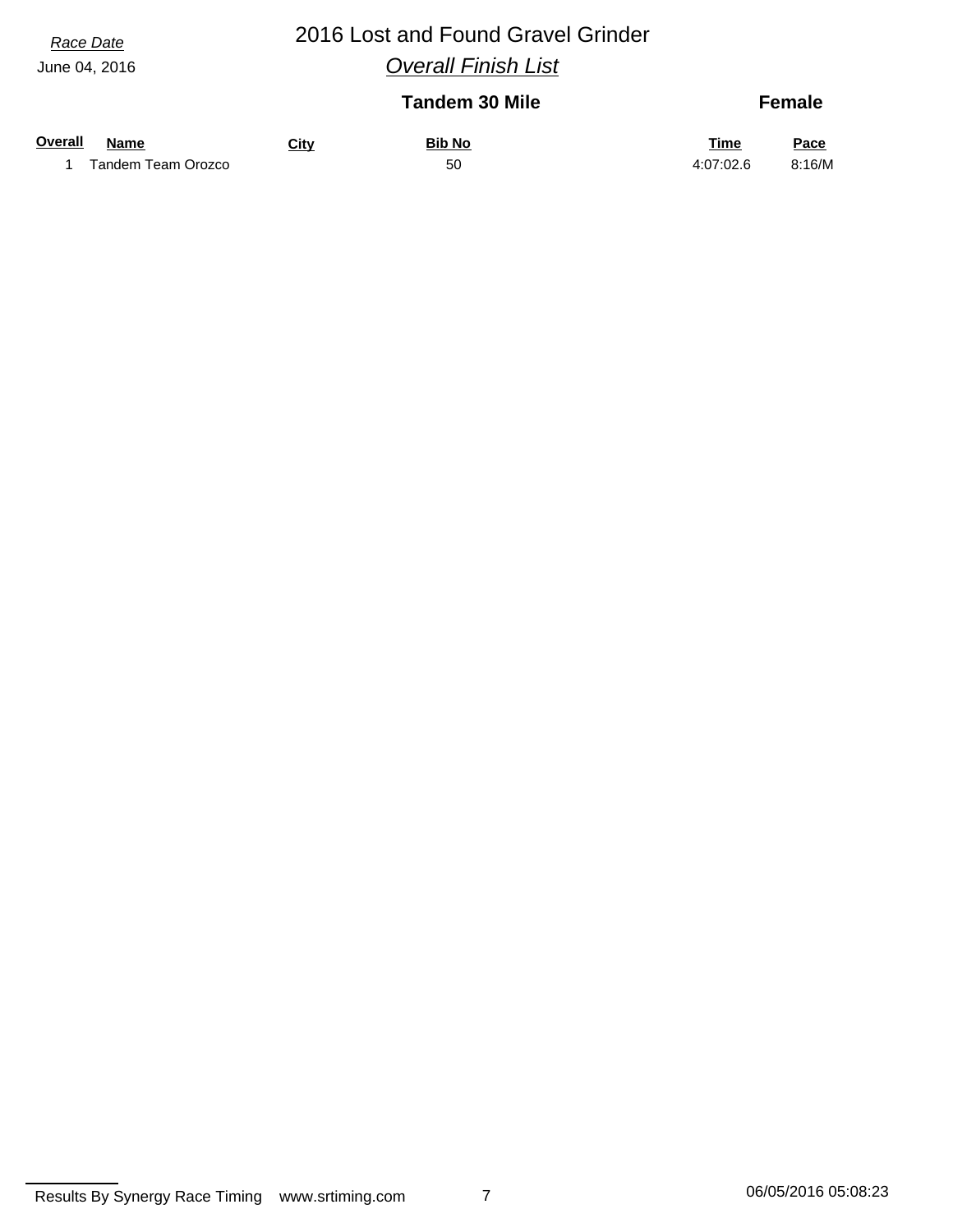# *Race Date* 2016 Lost and Found Gravel Grinder

*Overall Finish List*

### **30 Mile 9:35 Start- NO PODIUM**

| <b>Overall</b> | <b>Name</b> | <b>Bib No</b><br><u>City</u> | <b>Time</b> | <u>Pace</u> |
|----------------|-------------|------------------------------|-------------|-------------|
| DQ             | Ali Mills   | 326                          | 5:19:53.0   | 5:21/M      |